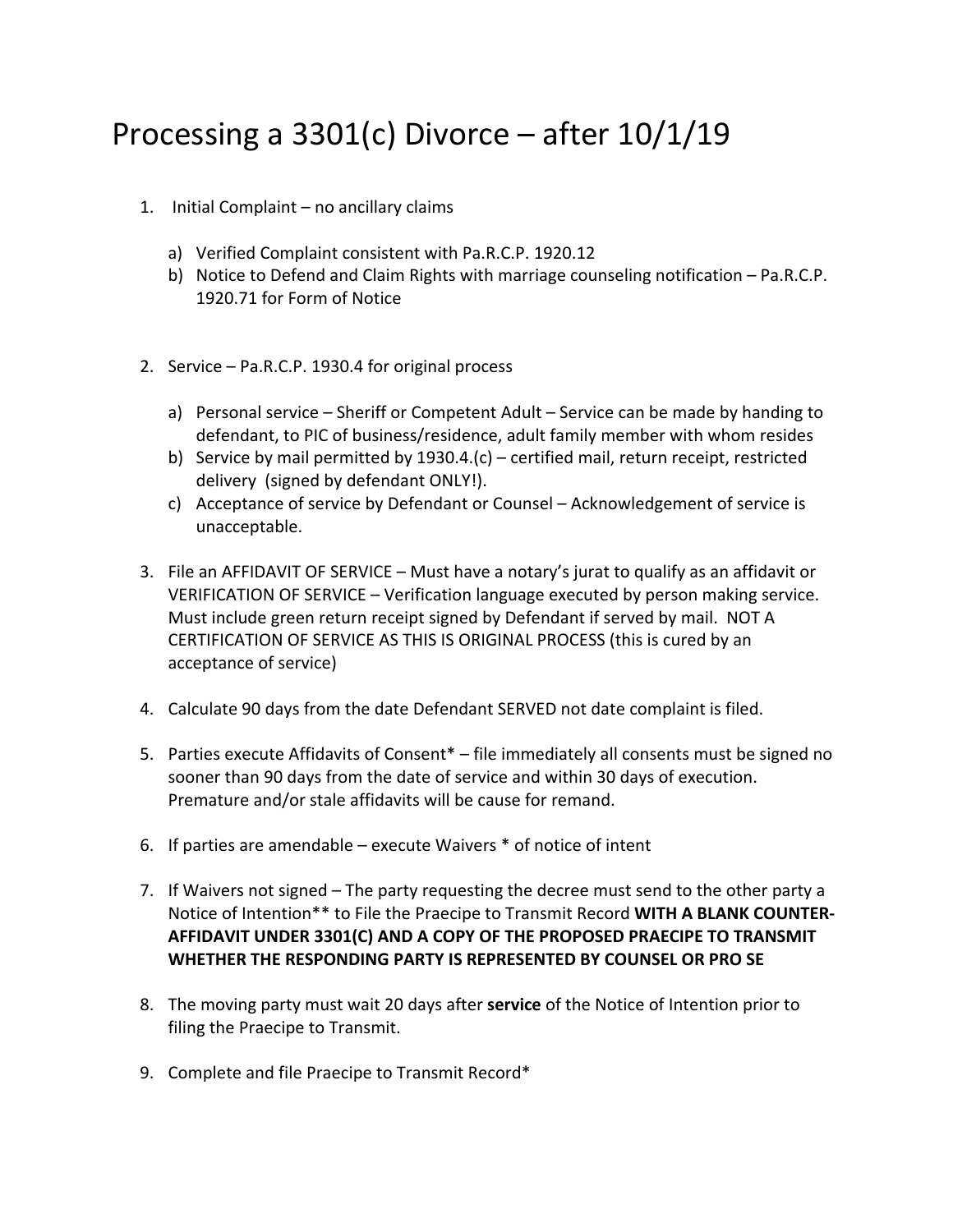\* Forms are located in Pa.R.C.P. 1920.72, as amended, effective 10/1/19 and have substantial changes.

\*\* Forms are located in PA.R.C.P. 1920.73, as amended, effective 10/1/19 and substantial changes.

Ancillary Claims raised by pleadings – process is same until time for filing Praecipe to Transmit.

- 1. Ancillary claims must be:
- a) Withdrawn by the party that raised the claim Note: C.C.R.C.P. 1920.42.A. requires 20 day Notice of Intent be sent to the other party prior to filing the Praecipe to Withdraw Claim.
	- (1) Notice of Intent to withdraw claims can be waived in writing.
- b) Settled by agreement to be incorporated into Final Decree Note C.C.R.C.P. 1920.42.A. requires either a Stipulation for Incorporation or a notation on the Praecipe to Transmit as to the page and paragraph number in the PSA that provides for incorporation (1) an executed copy of the PSA must be filed of record
- c) Resolved by Report and Recommendation of the Master. No Praecipe to transmit is required.

**ANCILLARY CLAIMS MUST BE RESOLVED PRIOR TO THE FILING OF A PRAECIPE TO TRANSMIT SEEKING THE ENTRY OF A FINAL DECREE UNLESS A BIFURCATION ORDER WAS SIGNED AND THE COURT RETAINED JURISDICTION OVER THE OUTSTANDING CLAIMS.** 

**IF GROUNDS FOR DIVORCE HAVE BEEN MET AND CLAIMS REMAIN OUTSTANDING, A PARTY MAY FILE A PRAECIPE SEEKING APPROVAL OF GROUNDS FOR DIVORCE PRIOR TO ADJUDICATION OF ANCILLARY MATTERS AND THE APPOINTMENT OF A MASTER. \*\*\*** 

**\*\*\*** Requests for Grounds Orders are to be processed through Family Court only.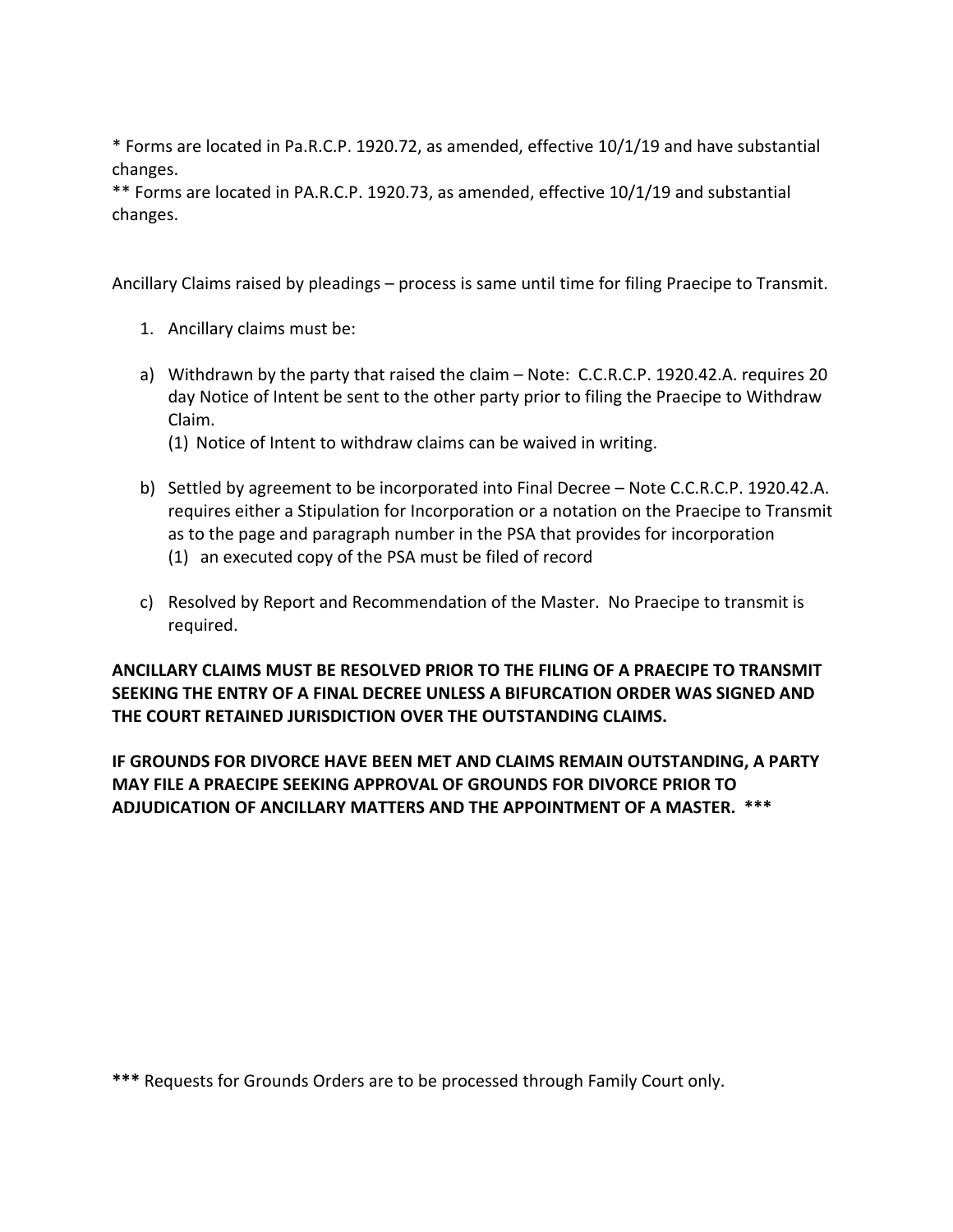## Processing a 3301(d) Divorce – after 10/1/19

- 1. Initial Complaint no ancillary claims
	- (a) Must be verified
	- (b) Notice to Defend and Claim Rights
- 2. Service consistent with Pa.R.C.P. 1930.4
	- (a) Personal service
	- (b) Certified Mail
	- (c) Acceptance of Service
	- (d) Special Order of Court ‐ See Pa.R.C.P. 430 for examples of good faith investigation and form of notice
- 3. Affidavit/Verification of Service of Complaint or file proofs consistent with the special order of service
- 4. Wait 20 days before filing the Affidavit under Section 3301(d)
- 5. Serve the 3301(d) affidavit and blank counter-affidavit on other party. (Be sure to file a copy of the blank counter‐affidavit with the 3301(d) affidavit at the Prothy's office). **NOTE: Service of the 3301(d) affidavit and blank counter‐affidavit must be consistent with original process under Pa.R.C.P. 1930.4 as the averments in the affidavit are deemed admitted unless denied.**
- 6. File affidavit/verification of service of the 3301(d) & counter‐affidavit.
- 7. File Waivers or
- 8. Wait 20 days from the date of service of the 3301(d) & counter before filing the Notice of Intention to File the Praecipe to Transmit which includes the proposed Praecipe to Transmit (Requires additional blank counter‐affidavit). Be sure to indicate on Praecipe to transmit the date and manner of service of the Notice of Intent. Notice of Intent is not required if defendant has no attorney of record and cannot be located after diligent search.
- 9. Wait 20 days from service of the Notice of Intent then file the Praecipe to Transmit.
- 10. Ancillary Claims must be withdrawn, settled by agreement to be incorporated or adjudicated by master prior to entry of decree unless bifurcation order entered.
- 11. Party may seek an order approving grounds if ancillary claims remain outstanding.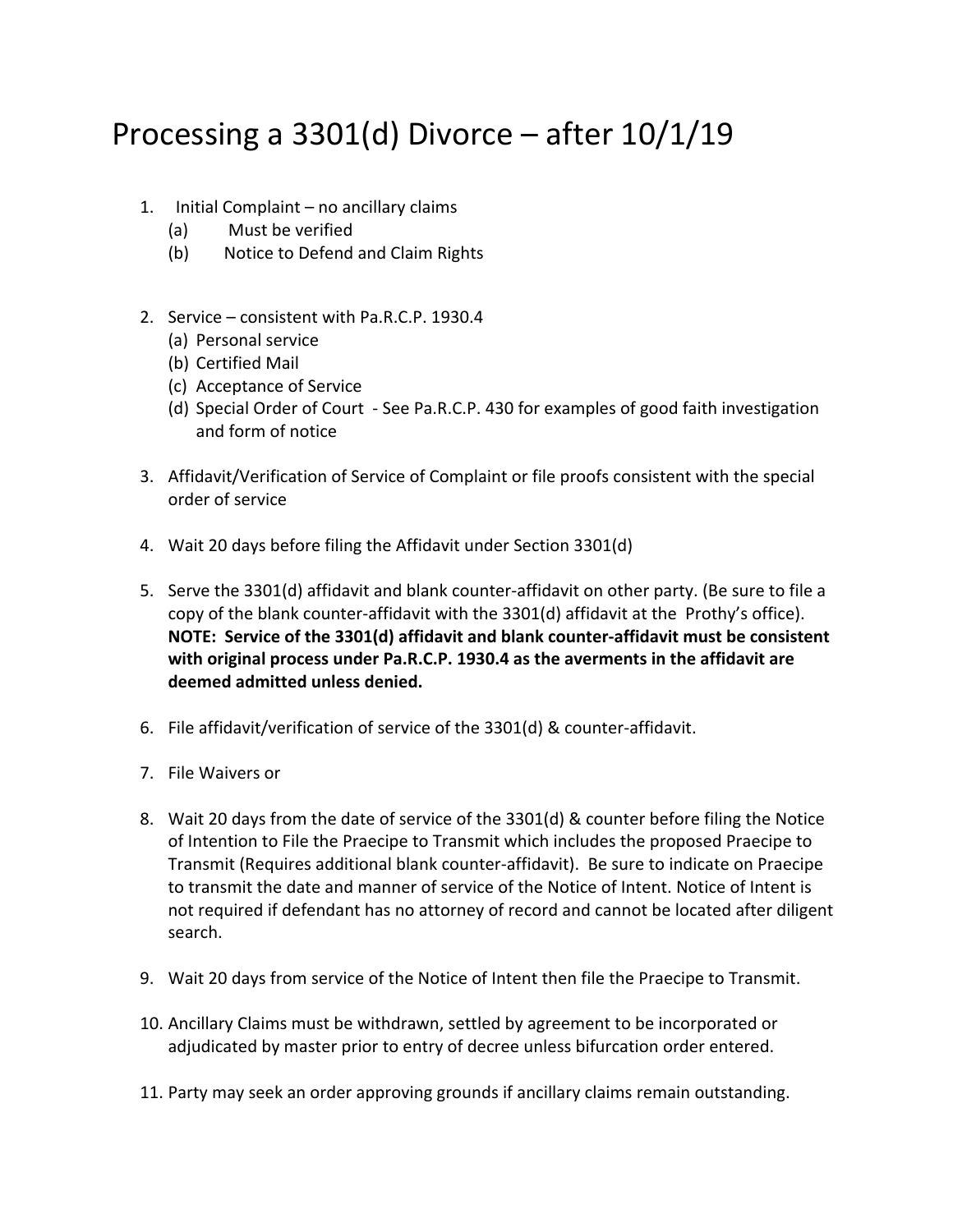## **NEW ‐ Processing a 3301(c)(2) Divorce**

23 Pa.C.S.A.3301(c) – Mutual Consent enables the Court to grant a divorce where it is alleged the marriage is irretrievably broken and 90 days have elapsed from the date of filing and service of the action. It can be accomplished by either the parties filing Affidavits of Consent under 3301(c)(1) or presuming the consent of a party has been given where that party has been convicted of committing a personal injury crime **against the other party** . 3301(c)(2). The personal injury crimes for which the spouse was **convicted** must be one of the following Criminal homicide, assault, kidnapping, human trafficking, sexual offenses, arson & related offenses, robbery, victim/witness intimidation, homicide by vehicle, accidents involving death or personal injury.

Initial filings are identical to any divorce under 3301(c)(1) regarding Complaint, service, waiting period. Once the aggrieved party has filed his/her affidavit of consent the moving party shall file an Affidavit to Establish Presumption of Consent under 3301(c)(2) alleging his/her status as a victim of the aforementioned personal injury crime(s) and that the spouse has been convicted of that crime.

Moving party must serve his/her affidavit; the affidavit to establish presumption and a blank counter‐affidavit under 3301(c)(2) on the other party. **Note: service must be consistent with original process under Pa.R.C.P. 1930.4 as the averments in the Affidavit are deemed admitted unless denied.** 

If responding spouse admits or fails to deny the averments in the affidavit of presumption & no ancillary claims remain outstanding the moving party 20 days after service of the affidavits and blank counter‐affidavit can file the Notice of Intention to File the Praecipe to Transmit with a copy of the proposed Praecipe to transmit indicating the date and manner of service of the Notice of Intent.

Once 20 days have passed from service of the Notice of Intention, moving party can file Praecipe to Transmit.

Notice of Intent not required if waivers were executed and filed by both parties.

If the responding party denies the averments in the affidavit of presumption either party may present a motion asking the Court to resolve the issue. Consistent with Pa.R.C.P. 1920.51, a master may be appointed to hear testimony and issue a report and recommendation.

Ancillary claims and requests for grounds orders are the same as under 3301(c), (d)